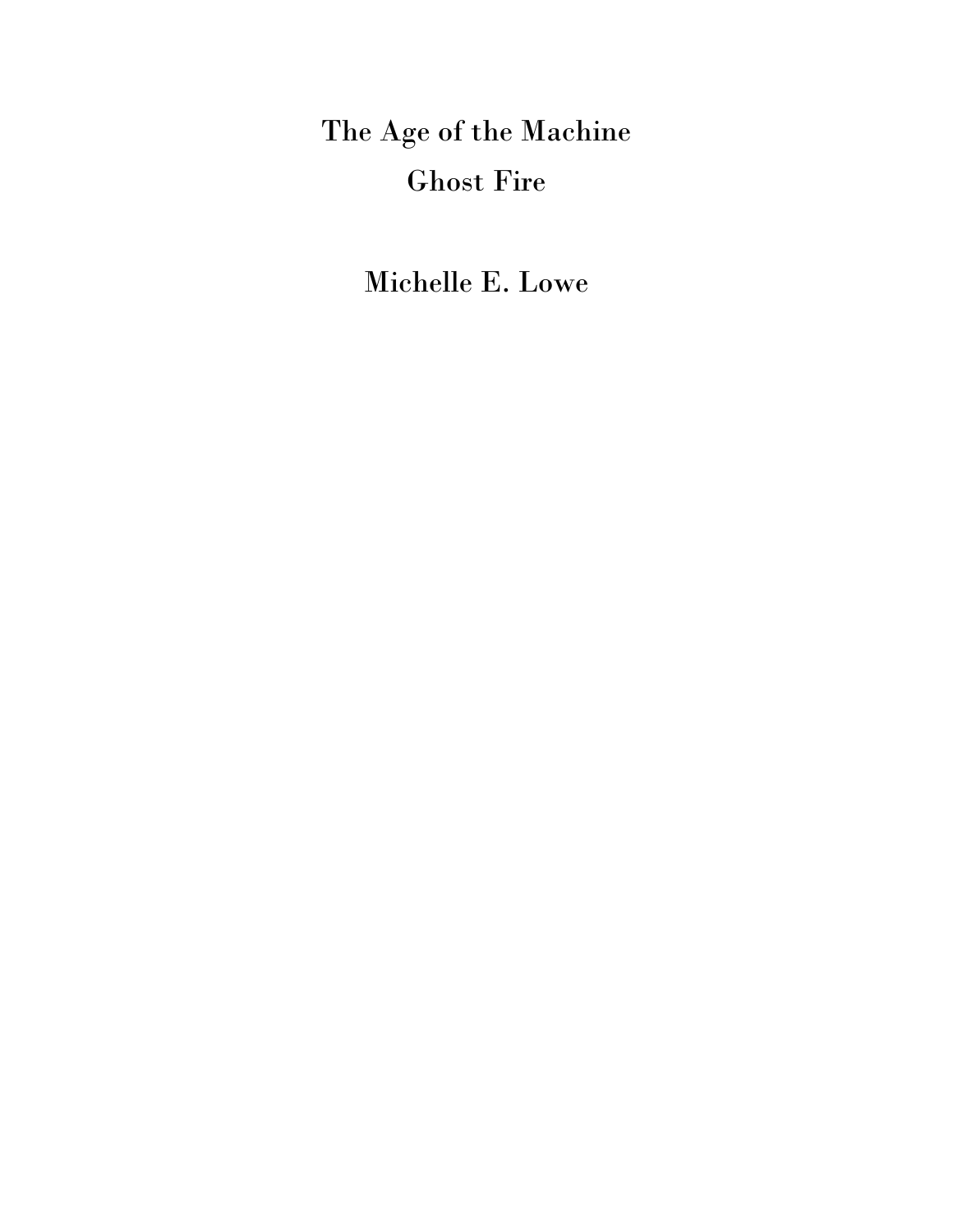## The Discussion

Élie Fey watched herself fall.

It was dark, but she still saw herself drop, then slow in midair as if someone had caught her. She then softly landed on grass. Only the woman who had fallen wasn't exactly Élie.

The woman who had fallen crouched and touched the freshly cut blades of grass just before she was approached by a younger look-alike of herself. The woman carried with her a single lantern.

"Élie," the lady with the lantern asked. "What have you learned from this?"

A third Élie Fey watched all of this while sipping casually on her tea. She was relaxing in a plush velvet armchair. She eyed her companion sitting in an identical armchair next to her.

He wore a black coat, and a piece of long parchment was wrapped around his stovetop hat. The hat was decorated with quills, a bone stylus, and modern fountain pens stuck up from both sides of it. His black hair peeked out from underneath the brim. On the top of it was an ancient Roman oil lamp, a small flame burning from its nozzle. Typewriter keys were placed sporadically all over the hat. They were also used as buttons and coat cufflinks. He held a very long and twisted walking stick adorned with more quills and ink jars.

He wasn't wearing the metal mask he donned in certain worlds to hide his identity. He was not human, but a being from some other plane. His kind had no mouth, only eyes the opposite of his mask.

"We are witnesses to uncertain times," Élie remarked to him.

"Indeed," the Teller of Forgotten Tales agreed. "Life is a sequence of chances. I have traveled to many worlds, some of which are no longer living ones. I fear the planet you once lived on, Élie, will fall victim to the machines."

Élie considered that. She then observed the two women.

"Why am I here?" the woman who had fallen asked her younger look-alike.

*"Where am I?"* Another voice sounded from somewhere in the darkness.

"This is your awakening, Élie Fey," the woman with the lantern explained. "You have come here because there is much you need to understand, but before you can, you must first be rid of what has been holding you back for far too long. And you still haven't answered my question. What have you learned?"

The woman who had fallen appeared confused and fearful.

"You know the answer," her younger self scorned. "You're just not seeing it because you are allowing your fear and confusion to cloud your head. You cannot become Mother of Craft this way."

The woman with the lantern turned on her heel and headed in the opposite direction.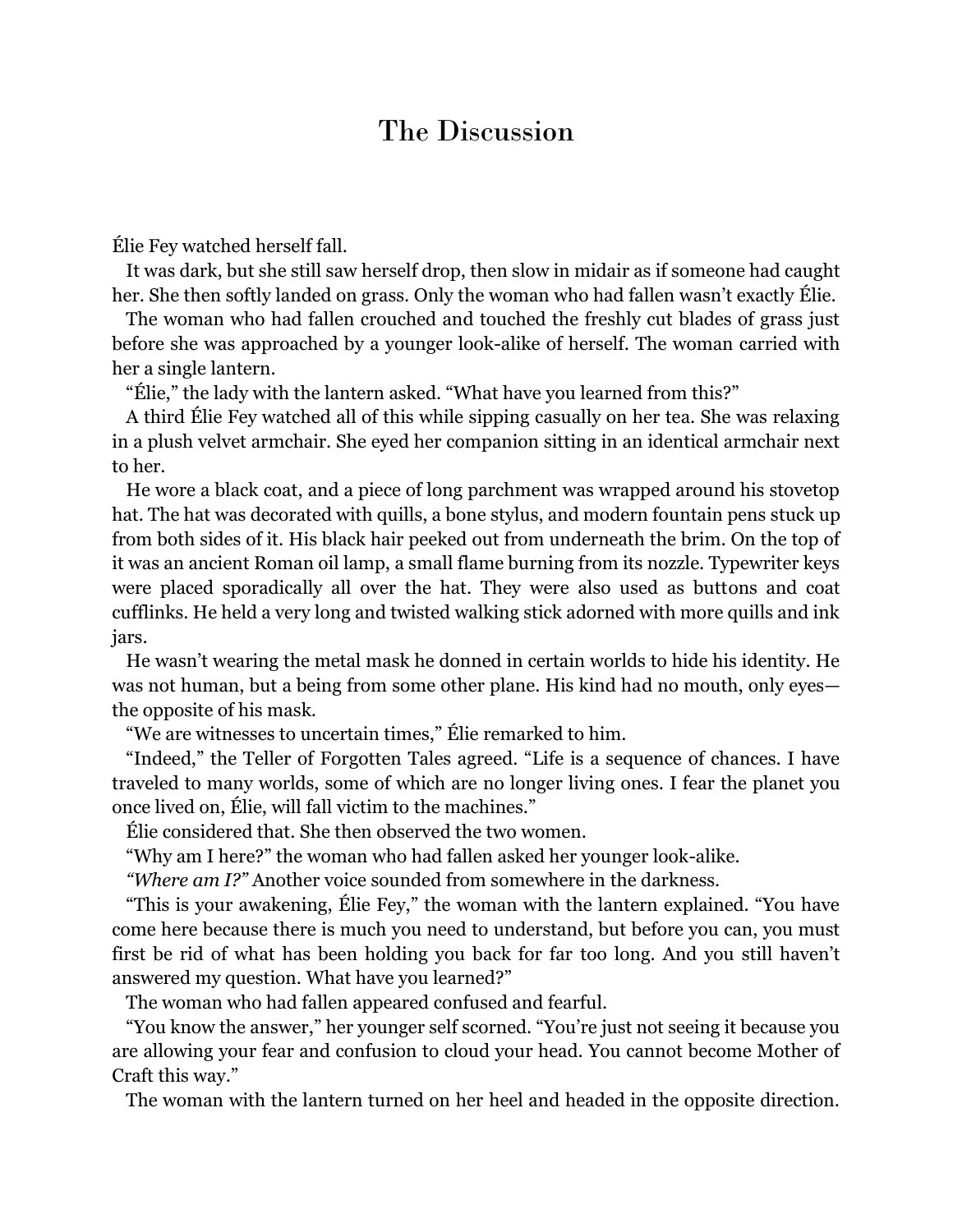The darkness was pushed away by the expanding light from the lantern. What surrounded them now was a city. A city in complete rust and decay. Barnacles and other sea life, clung to every building. Seaweed and kelp flourished in the inches of water covering the cobblestone street. Octopus and jellyfish scaled the building walls and streetlamps.

"Time is a strange and untamable occurrence. We're at a pivotal moment," Élie said to the Storyteller.

"When a world dies prematurely, the universe becomes unbalanced. Everything must run its course. The In-Between of this world will crumble, and the departed displaced into the Great Beyond, where every soul will become lost in a vacuum of an unstable cosmos," the ancient storyteller said. "You are correct, Élie, we are witnessing a great uncertainty."

The woman who had fallen followed her younger look-alike to the tower in the center of the city. Atop it was a statue of a Hispanic woman with a lovely face and open angel wings, one of which was broken in half. Most of the tower had fallen into rubble at the base of the building, and those remnants were covered in barnacles and more sea life.

"What has happened here?" inquired the woman who had fallen.

"You must comprehend what you are seeing, and what it is you do not see," her younger self explained.

*"This city sank,"* answered the one who wasn't seen.

"Did it?" the woman with the lantern challenged.

Another answer came from the owner of that mysterious voice. It sounded as if it was coming from all around. *"Or, at least, it* will *sink. This city does not yet exist."*

Élie and the Teller of Forgotten Tales rose from their seats and followed them.

"*Oui*, I feel the alteration happening. It gives us a chance," Élie said.

Hundreds of people lay unmoving in the watery street. The bodies on the ground, however, weren't just people. Parts of them were mechanical. Some were heavily encased in armor and barely looked human. The decay on both metal and organic parts was monstrous. The metal was severely rusted and corroded. Mechanical arms reached stiffly into the air, while the meat parts of these mechanical people were awash of all color.

*"These people,"* that other person from somewhere else said. *"No. These human automatons will go down with the city."*

"You're only scratching the surface, Élie Fey," the woman with the lantern self-declared, disgruntled. "You are not learning anything."

"Who are you talking to?" the woman who had fallen demanded. "*I'm* Élie Fey!"

"Comprehend what you see and what you do not see," the woman with the lantern repeated. "What is the reason for this place? Why are the Living Automatons here?"

The woman who had fallen spotted a young man wearing a black dapper coat. She chased him into the tower. Both Élie and the Storyteller joined them inside.

All was dark inside the tower aside from the glow around the woman who had fallen. She, herself, had manifested that glow.

"I'll admit," The Teller of Forgotten Tales said, "I wasn't too thrilled with the boy when we first met. I only needed him to help resolve the terrible result of telling the wrong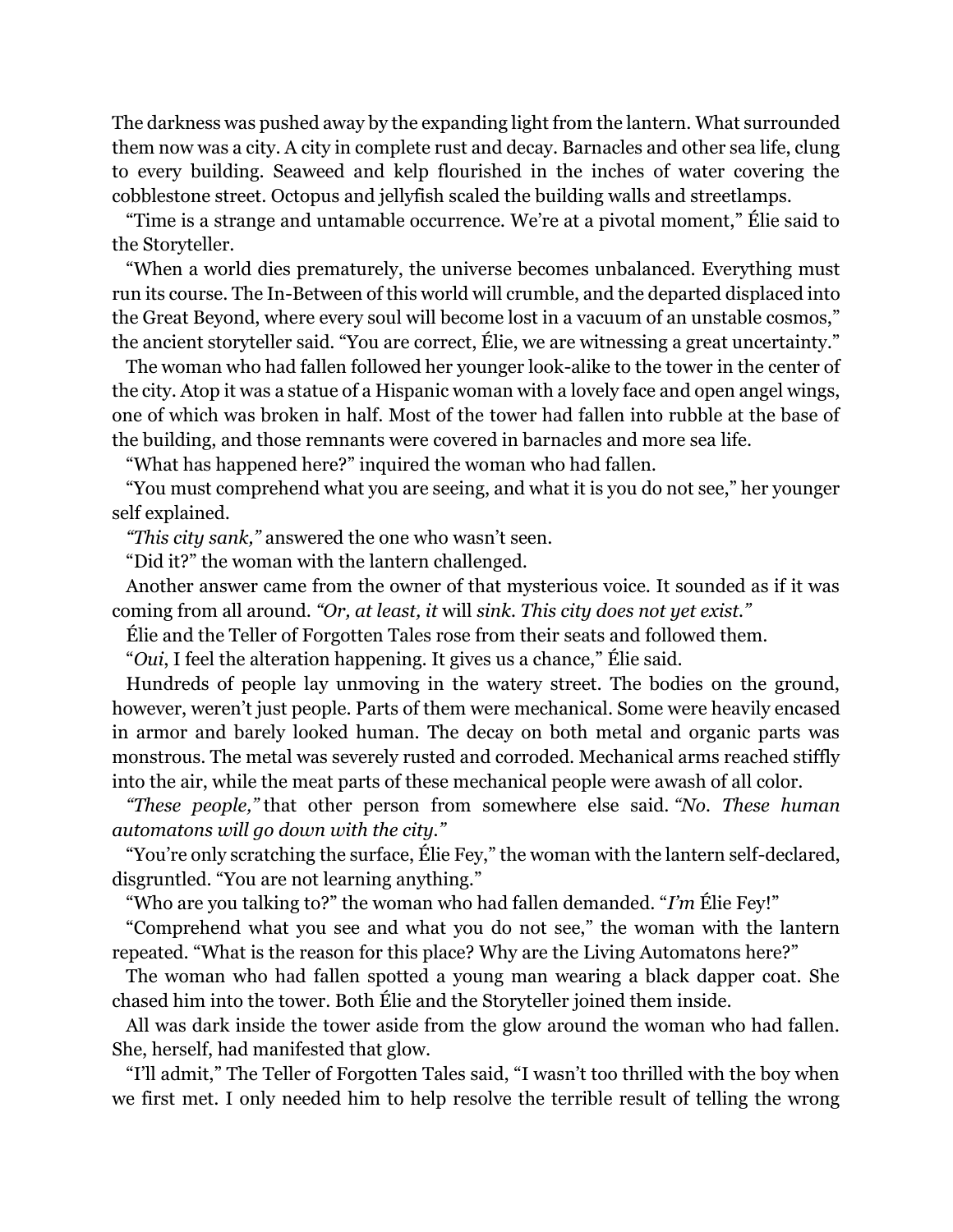story."

"It wasn't that you told the wrong story," Élie corrected him. "You just had an improper audience member that night. You could not have predicted the outcome of that."

"Élie Fey," someone else called.

Pierce Landcross appeared before the woman who had fallen, dressed in his typical dapper coat, but now typewriter keys outlined his wide coat collar. A few small hourglasses hung from thin ropes tied to his wrist. Quills, Egyptian reed pens, Roman metal pens, and a wooden stylus, stuck out of the red band around the crown of his top hat. The band had letters from different languages embroidered in black thread. More typewriter keys served as the buttons of his vest and the cufflinks on his shirt. The shadow of his hat masked half of his face.

"Why should I speak to you?" the woman who had fallen challenged him. "Apparently, you're not even here."

*"I was told you weren't here,"* came the voice of the same woman whom she could not see.

"Do you know why your grandson is not here?" Pierce said, his voice deeper than usual. There was a long pause.

*"Because you are no longer my grandson."*

Élie shook her head at that. "I was wrong there. Pierce shall always be my grandson."

"It wasn't until I spoke to him in the afterlife that I realized what he could be. I never thought I would find another after so many years," the Storyteller said.

"You had to have known, for it was the same as when the Teller of Forgotten Tales before you offered you the staff."

He eyed his tall staff, the ancient ink jars, quills, and pens hanging from it. The staff was older than some planets and had been in many hands since time began. It had traveled farther than any other object ever created.

Élie watched him look at it before he returned his attention to her.

He had confessed to her before about his exhaustion, and about how his time as Storyteller was coming to an end. Everyone changed from their old skin. It was how one developed and became *more*—if they choose to be. Sometimes, though, a new passage meant the final door of one's life must be closed.

The Teller of Forgotten Tales had been someone else before. He had lived the life of a mortal.

A ticking noise sounded all around them.

Behind Pierce, two large circles formed in a blur of glowing orbs. The circles hung suspended in midair, the top circle a bright blue and orange, and the one directly beneath it shining like a gold coin. Gradually, the circles came into focus as the ticking grew louder. The entire thing glowed brightly, washing away the manifested light.

The Astronomical Clock faces came sharply into focus.

"Everything is a story, Élie Fey," Pierce said in a deep voice without raising it. "Lives are merely stories in motion. Do you know who you really are?"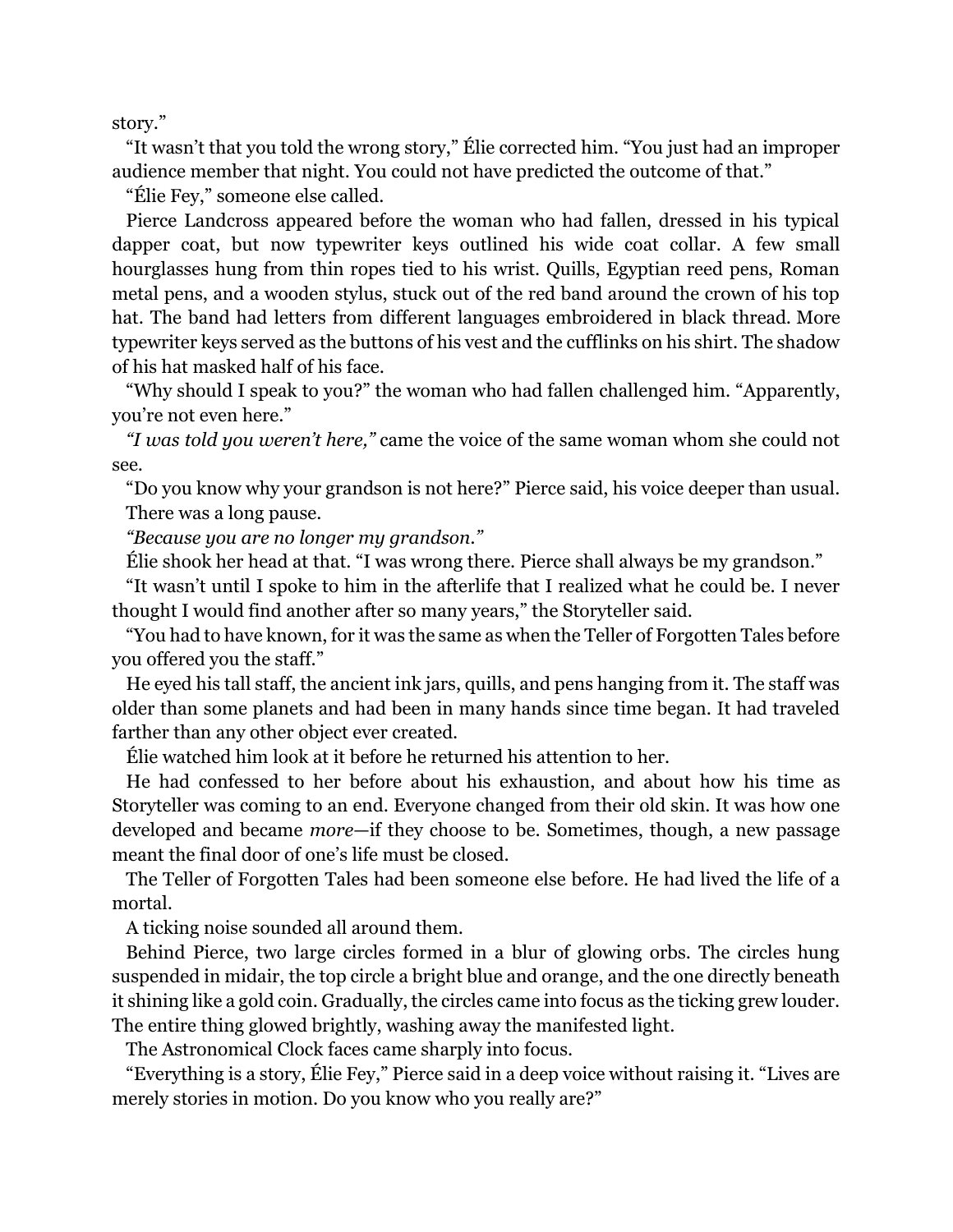He raised his hand toward the clock behind him, the hourglasses dangling from his wrist. "The end of your lesson is drawing near."

A bell rang. Out from the darkness where no light reached, a skeleton emerged, ringing a bell and holding an hourglass. It approached without its feet touching the ground, never letting up on its ringing.

Pierce lowered his arm as the tolling skeleton took its place by his side. "This is the end of your lesson, Élie Fey. What have you learned?"

"Nothing!" the woman who had fallen shouted with tears streaming down her face. "None of this makes any sense!"

The noise quieted down until dead silence filled the space. Élie and the Teller of Forgotten Tales watched the end play out.

The woman who had fallen lowered her hands from her ears. Everything was still moving—the clock hands were spinning, and the skeleton was still ringing the bell—but there was no sound.

Pierce removed his top hat and pressed it to his chest. He looked at her. "Of course, *you* haven't learned anything. You're Fear and Confusion."

The woman who had fallen shook her head. "I don't understand."

"No," came the voice of the woman who wasn't seen, "but I do."

When woman who had fallen turned, a knife plunged into her chest. Holding the handle of the dagger was none other than herself.

"What's h-happening?" the woman who had fallen asked her replica.

In a voice drenched with venomous anger, her other self said, "You are what holds me back."

The woman who had fallen dropped to the floor and moved no more.

All manner of light went out.

"The Journey I took," Élie said to the Storyteller, "was the opening I needed to true understanding. Seeing it now play out before me has only amplified my awareness of what is at stake, especially now as it's all unfolding."

At the end of her Journey, Élie Fey had truly found herself and also discovered who her grandson would someday become.

*"*Do you now know who you are, Élie Fey?" Pierce asked.

"I do."

*"*Then leave this place. There is work to be done*."*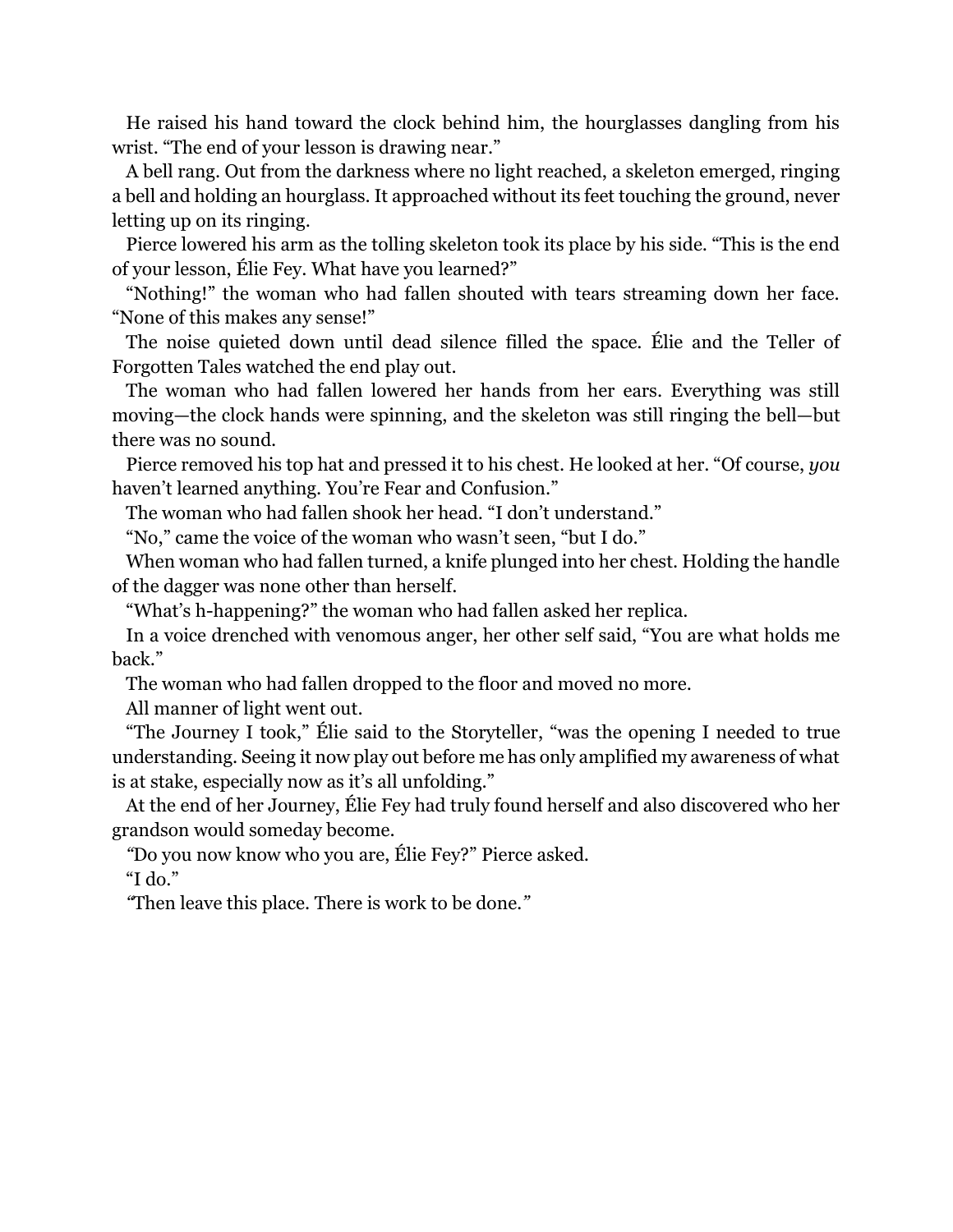Pierce had been waiting for his son, Joaquin, to arrive since having his other son, Kolt, wire him at his home.

While he waited for Joaquin to show up, Pierce distracted himself from his nervousness by playing with his great-grandchild, Noah, out in the garden behind Kolt and Clover's estate.

The lad was a ball of endless energy, but Pierce was more than capable of keeping up as he chased him around the hedges.

"Father?"

Pierce froze the second he heard his son. Joaquin shared so much of Taisia's likeness, and he knew it was going to be tough and bloody well heartbreaking to see him, but Pierce buried his sorrow and took a breath before he turned to face him.

"'Ello, son."

Joaquin appeared exactly as he had the last time Pierce saw him. Tall—taller than his old man—and broad-shouldered. He was strapping from years of being in the military. His dark brown complexion had even darker freckles dotting the same areas of his face as his mother. He also shared her bright cognac-colored eyes.

Being in his mid-forties, he'd started growing more grey hair, yet he'd managed to hold onto his youthful features well enough.

Pierce's heart knocked madly against his ribcage. Joaquin only stared at him. There was disbelief there, but surprisingly, a sudden expectation came off him. Was Pierce's hyper sense—as his grandfather Durothil called it—wrong?

"It was you, wasn't it?" Joaquin said, stepping toward him. "That night in the sewer tunnels in London."

Last month, when Pierce and his mate, Jaxton Beau, were escaping the city after the section they were in was put on lockdown due to a mysterious mental illness sweeping the city, Joaquin spotted them and laid chase, not knowing who it was at the time. If it weren't for Jaxton's quick thinking, Joaquin would've found his father, who had wanted to avoid such a reunion out of fear of mentally damaging his boy.

"Aye, it was me," Pierce admitted. "And I can explain all that. I—"

Before he could finish, he was being embraced. Joaquin's arms held Pierce so tightly that it made it a tad difficult to breathe. He didn't mind and hugged him in return, relishing the moment, for there wouldn't be many like this.

Joaquin grasped his father by the shoulders and then pulled back. His eyes were shimmering.

"I sensed your presence," Joaquin admitted. "I thought I was going mad."

The family's unique bloodlines—their supernatural heritage, as it were—allowed them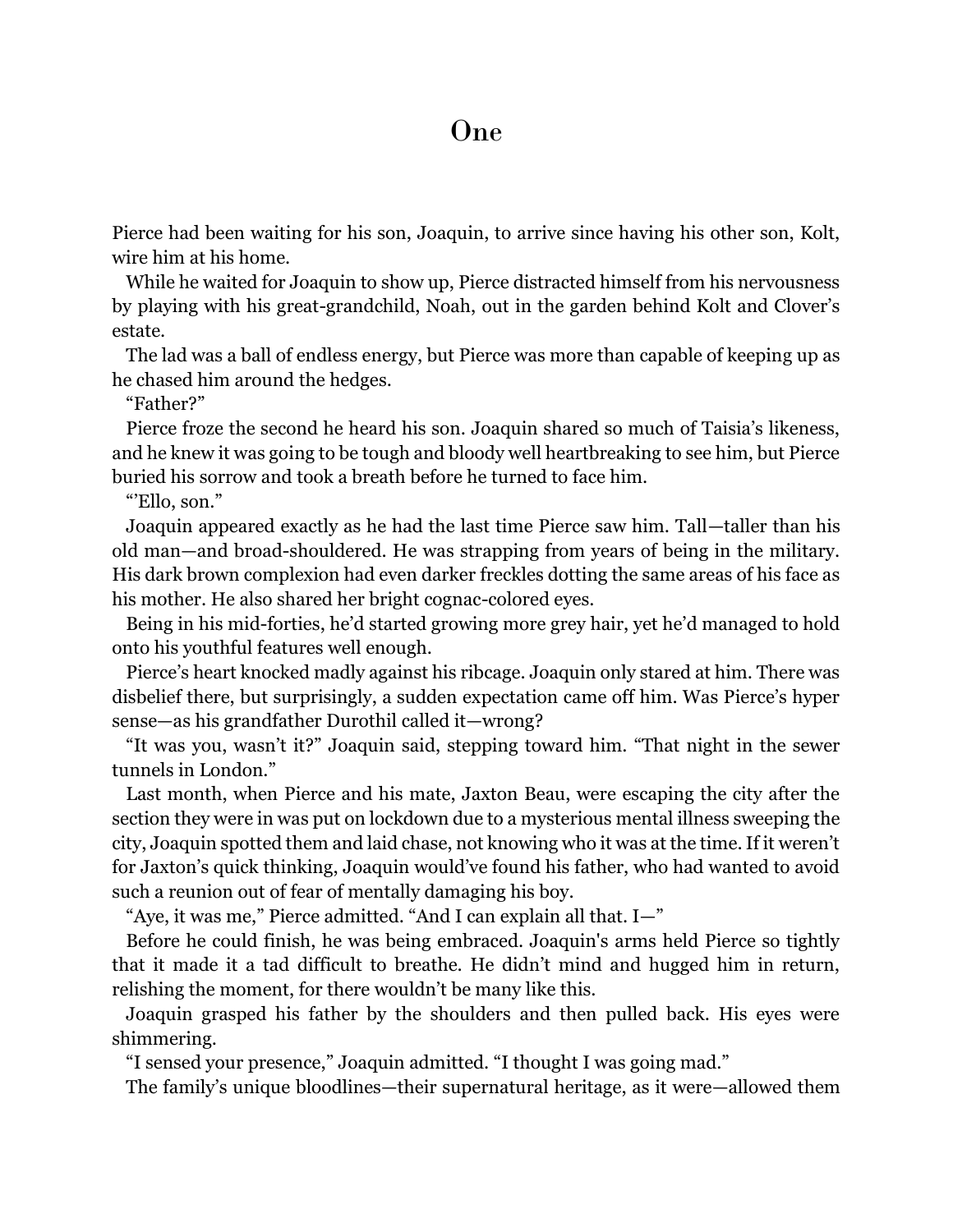to sense when one of them was around.

"How is it that you're here?" Joaquin asked.

Pierce was thankful Joaquin was taking this better than his older brother when he showed up at Kolt's door a few hours ago. Pierce looked to Kolt and Clover at the patio area and reckoned an explanation was in order.

The warm spring day kept everyone outside. It took nearly three hours, a lot of tea, and a couple of bottles of wine for Pierce to tell the whole story starting from the beginning. He left out what had occurred with Taisia, for he would need to discuss that with Joaquin privately. As the tale became more unbelievable, the wine started getting more attention than the tea.

"All of that happened?" Kolt gasped out. "The cryo-chamber? Being brought back from the dead?"

The automaton praying mantis, Marvin, who was sitting on Kolt's shoulder, cocked his tiny head, seemingly listening as well.

"And you're the one who discovered the perpetrators who were poisoning people's minds?" Joaquin interposed.

"You went into the future and found Metal Metropolis at the bottom of the Atlantic Ocean?" Clover joined in.

It was Pierce's granddaughter Scarlet who asked the most vital question. "And the machine people killed the planet by drying out all the water?"

"They did," Pierce responded, pouring himself more wine. "They used what's called Ghost Fire. The Living Automatons have . . . or, erm, *will* create this chemical to devour just about every drop of liquid on Earth."

He studied each of their shocked expressions. It was a lot for them to accept.

"I believe you boys ought to keep that part to yourselves when you report this."

A great deal of confusion rose up from his sons. Pierce felt it as strongly as the alcohol in his head. They didn't understand what he was implying.

Then Clover inquired, "Report to whom? The army?"

"Aye," Pierce answered. "England needs to be prepared."

"Even if we do," Kolt spoke up, "there will be many questions about how we know such things."

Pierce had also thought of this but was relying on his sons and also Clover—who was always the brilliant planner—to devise a solution.

Marvin raced down Kolt's arm and scampered over the table to Pierce. He stretched his key shaft arms up, wanting to be picked up. Pierce snorted and laid his hand down to allow the mantis to step onto his palm.

"With the treaty signed between the machine people, Europe, and America, it won't be easy to convince anyone," Joaquin explained. "To disrupt the peace would be viewed as a massive risk. For the past twenty-three years, the Living Automatons haven't caused any trouble. In fact, they're very much welcomed all over the globe. Even *if* the British Army agreed to take some form of action, they'd need evidence."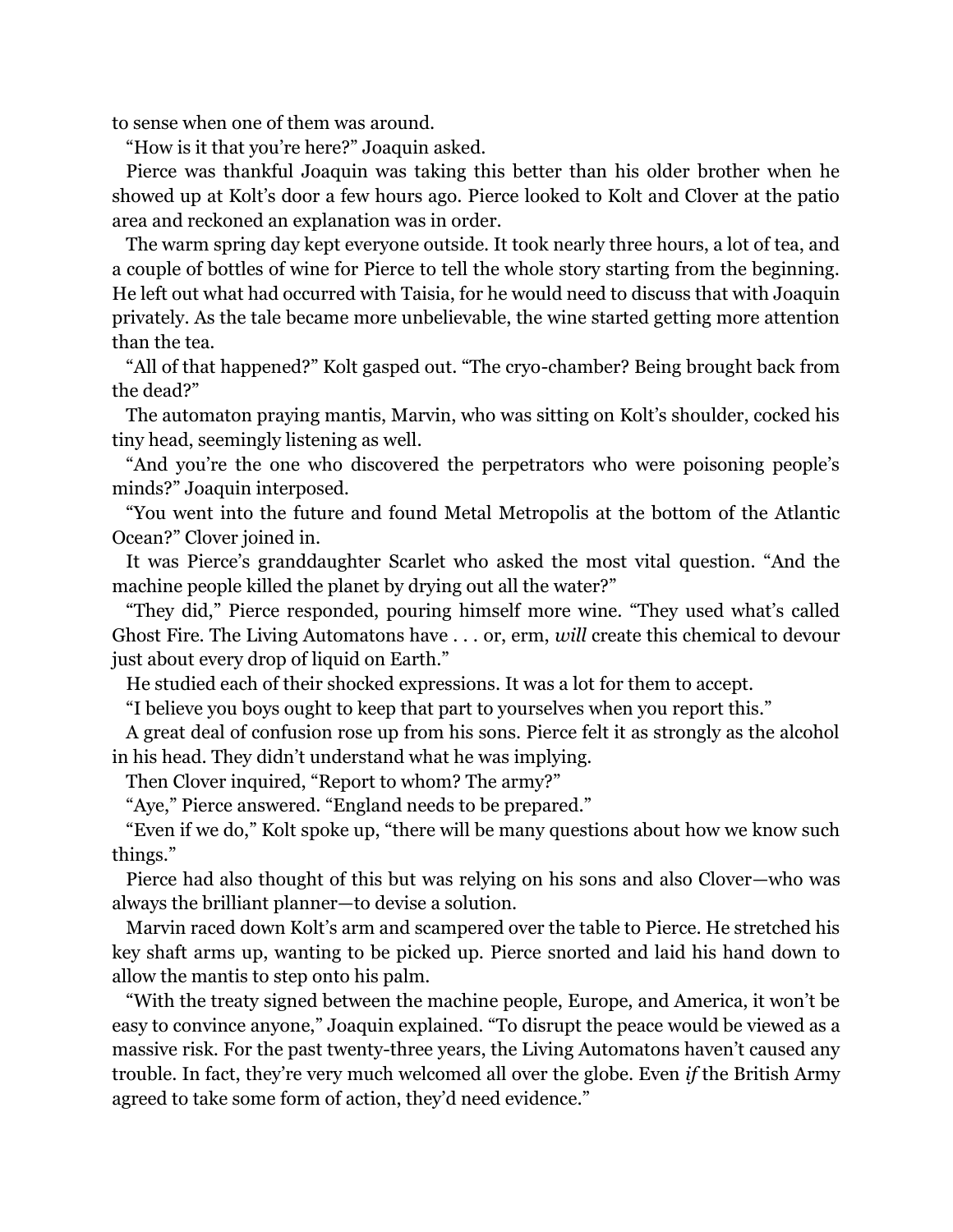"No need for such drastic measures. They only need to be prepared, as I mentioned," Pierce reminded him.

Scarlet put her teacup down. "What do you mean?"

Pierce took a draught of wine. "I'm going to get on board the city and sink it. Be rid of the blasted place altogether."

Everyone gaped in surprise.

"If we wait, they'll not only have started the Second Machine War, but the Ghost Fire will be ready. Once the chemical is created, it's bloody well over."

"How are you to sink such a place, Grandfather?" Scarlet asked him.

"While inside Metal Metropolis, Jehy and I managed to locate the Core Engine. We decided that flooding the city's ballast tanks would do the trick. The keel is plenty thick, but between the tanks and the submarine docking area, it may be thin enough to damage by an explosion. There's a problem, though."

"Aside from the hundreds of other issues?" Joaquin kindly threw in.

He was always good at debating, just like his mother.

Even so, Pierce huffed and said, "I only have a rough idea of where the tanks could be. I'm not completely positive that what I was looking at was actually them."

Pierce rested his elbow on the table and watched as Marvin took a stroll across his fingers, across his palm, under his hand, and back over his fingers again. He then eyed Kolt.

"What do you think about the tanks, given my description?"

Kolt was quiet as he thought. "It sounds about right. The Floating City would need to be built similar to a ship, so it's very possible that what you saw was the ballast tanks. The thing is, they will most likely be filled when the city isn't on the move."

Pierce figured as much.

"That's why I need explosives that can be detonated from a distance. Give me a chance to escape."

"Will getting to these tanks be difficult?" Joaquin wondered.

"I spotted a possible entrance, but again, I wasn't able to investigate due to that blasted automaton, Ozie."

Pierce hated that his search was cut short when Ozie suddenly showed up and nearly botched his and Jehy's entire mission. Granted, they needed to hightail it out of there since the demonites were after them, but if they'd had the time, they could have at least seen if the two doors he had spotted down in the training room led to the tanks.

"You can't possibly do all this alone, Grandfather," Scarlet said with concern.

"I don't intend to, darling. What I require is a team and a solid plan, which is what brings me here. I need help and plenty of it."

"We have no idea where Metal Metropolis is," Joaquin pointed out. "It could be on the other side of the world."

"No," Pierce insisted. "The bastards are close. From what Foster told me, the next machine war begins on 10<sup>th</sup> of June. That's only days away. Wherever the city is, it's here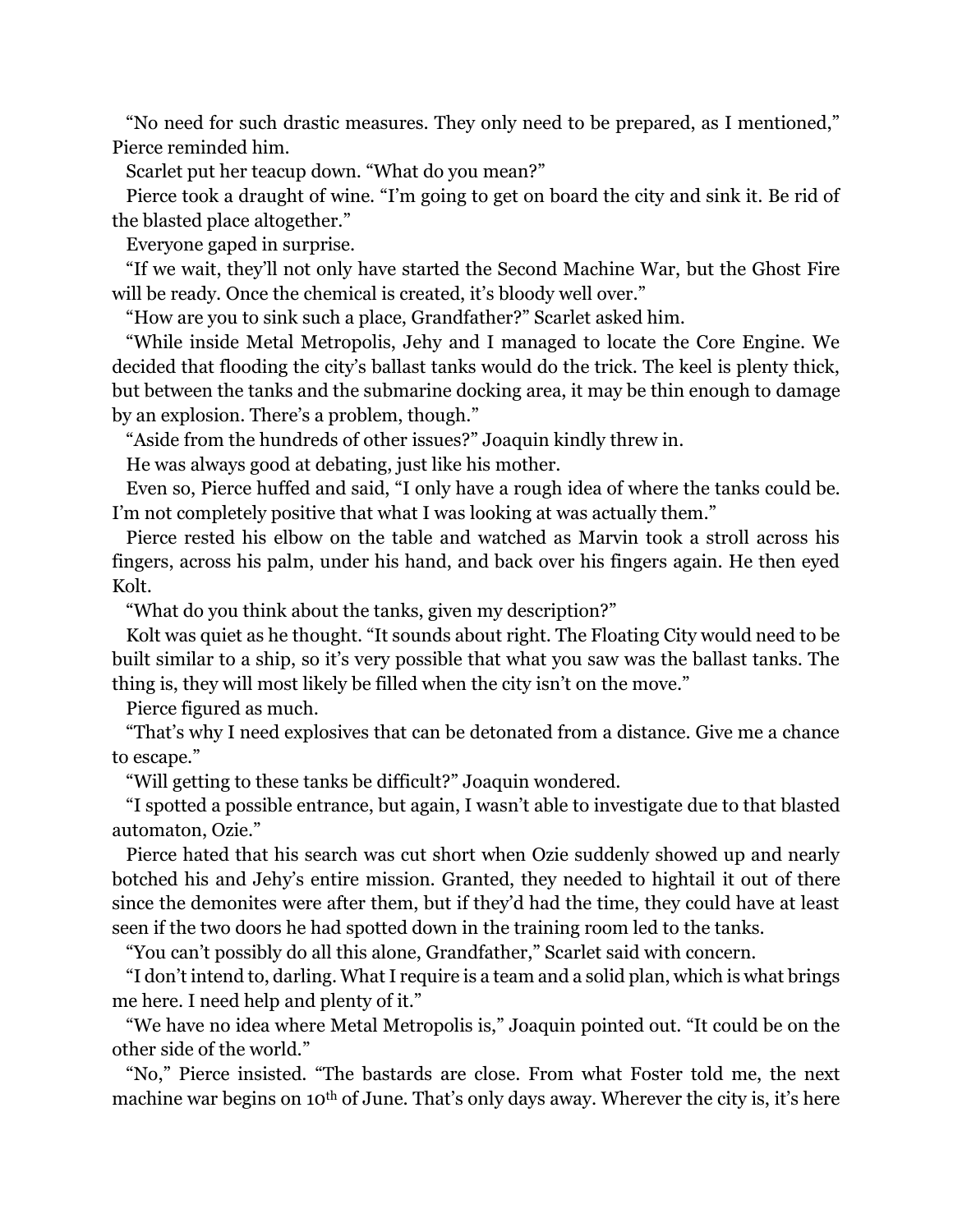on this continent."

"Again," Kolt rejoined, "how can Joaquin and I bring this to the army's attention with no explanation of how we're aware of the clankers' intentions? We can't exactly tell the truth."

"Queen Victoria might be helpful," Clover chimed in. "She can order the prime minister to contact nearby countries to at least find out if the Floating City is visiting anywhere. I'll phone up the palace and request a visit with the queen tomorrow."

Pierce nodded with approval. He knew the lass would come up with something. "Cheers, love."

"You ought to accompany her, Father," Joaquin unexpectedly suggested.

The proposal sobered Pierce right up. He froze and just stared at his son. Marvin continued to scamper up and down his whole arm. "Come again? Go to—the *palace*?"

Joaquin nodded. "Regardless of Clover's relation to royalty and Kolt and mine's status in the army, it's doubtful any of us will move the needle much. The queen could raise the alarm if she's convinced that the threat is real. So, who else is better suited to give her this warning than you?"

"Indeed," Kolt said, siding with his brother. "The queen knows you."

"Aye, she knows me as the idiot thief who attempted to steal from her."

"She forgave you and even granted you a pardon," Clover reminded him. "Plus, you did save her life and because of it, she knighted you."

In 1850, there was an assignation attempt against Victoria at the Circle Theater, where she had been watching a play that Kolt's mother, Frederica Katz, was performing in. It wasn't the first time someone tried to murder the queen, but on that night, Pierce saved her life from her attackers. For his bravery, he was free to leave England as Sir Landcross.

Clover had a point, but Pierce still wasn't keen on meeting up with royalty.

She stood and hurried inside the house. "I'll contact the palace now."

Pierce sighed and rubbed his forehead. "Grand."

To Kolt, he said, "My mates that I told you about—Theon, Alura, and their lot. It's plenty to ask, but could they hole up here?"

"Oh, um, I have to speak to Clover about it, but it shouldn't be an issue."

Pierce sensed Joaquin had questions about what had happened with his mother. He plucked Marvin off him and placed the mantis on the table.

"C'mon, son," Pierce beckoned, standing from his patio seat. "Walk with me."

The two casually strolled through the garden and between the tall hedges. Butterflies and honeybees buzzed about. The green of the grass shone as brightly as ever. Pierce and Joaquin walked abreast of each other. They shared the same stride, except that Joaquin had his hands clasped behind him while Pierce tucked his inside the pockets of his slacks.

"Why did you run from me that night in the sewer tunnel?"

"I was afraid of what it might've done to your state of mind, seeing your dead parent and all," Pierce explained. "I believed I was protecting you." He chuckled. "I honestly thought I had sent Kolt plunging into insanity when I first showed up."